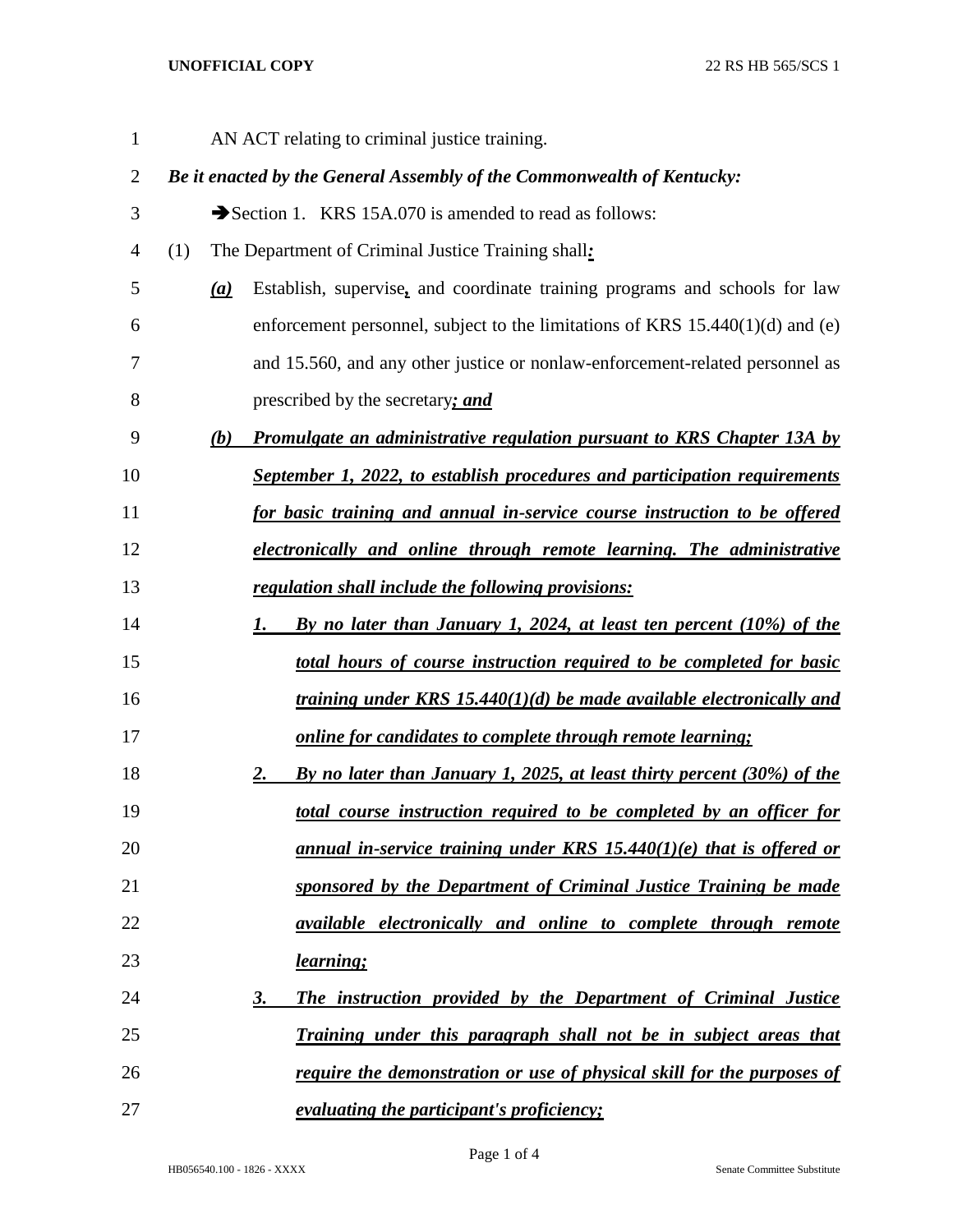| 1  |     | The course offerings and instruction required to be provided under<br>4.                      |
|----|-----|-----------------------------------------------------------------------------------------------|
| 2  |     | subparagraph 2. of this paragraph be available throughout the entire                          |
| 3  |     | calendar year and spread over a reasonable period of time so as not to                        |
| 4  |     | require attendance or participation for the entirety of a single work                         |
| 5  |     | <u>week; and</u>                                                                              |
| 6  |     | Any other reasonable procedures and rules to ensure the attendance,<br>5.                     |
| 7  |     | active participation, and successful mastery of the subject matters                           |
| 8  |     | presented in the courses it provides electronically and online through                        |
| 9  |     | remote learning under this paragraph are established.                                         |
| 10 | (2) | The Department of Criminal Justice Training shall make a continuing study of law              |
| 11 |     | enforcement training standards and upon request may furnish information relating              |
| 12 |     | to standards for recruitment, employment, promotion, organization, management,                |
| 13 |     | and operation of any law enforcement agency in Kentucky.                                      |
| 14 | (3) | The Department of Criminal Justice Training shall conduct continuing research on              |
| 15 |     | criminal law and criminal justice subjects related to law enforcement training.               |
| 16 | (4) | The Department of Criminal Justice Training may by administrative regulation                  |
| 17 |     | provide for administrative hearings to be conducted in accordance with KRS                    |
| 18 |     | Chapter 13B.                                                                                  |
| 19 | (5) | The commissioner of the Department of Criminal Justice Training may promulgate                |
| 20 |     | administrative regulations in accordance with KRS Chapter 13A.                                |
| 21 | (6) | Nothing in subsection $(1)(b)$ of this section shall be interpreted to be an<br>(a)           |
| 22 |     | independent study as defined in 38 C.F.R. sec. 21.4267.                                       |
| 23 |     | In order to ensure that a qualified trainee shall receive all Post-9/11 GI Bill<br><u>(b)</u> |
| 24 |     | benefits, or any other similar federal benefits related to military service, to               |
| 25 |     | which the trainee is entitled to receive while participating in basic training                |
| 26 |     | provided by the Department of Criminal Justice Training pursuant to KRS                       |
| 27 |     | $15.440(1)(d)$ , the following shall apply in the event that the Kentucky                     |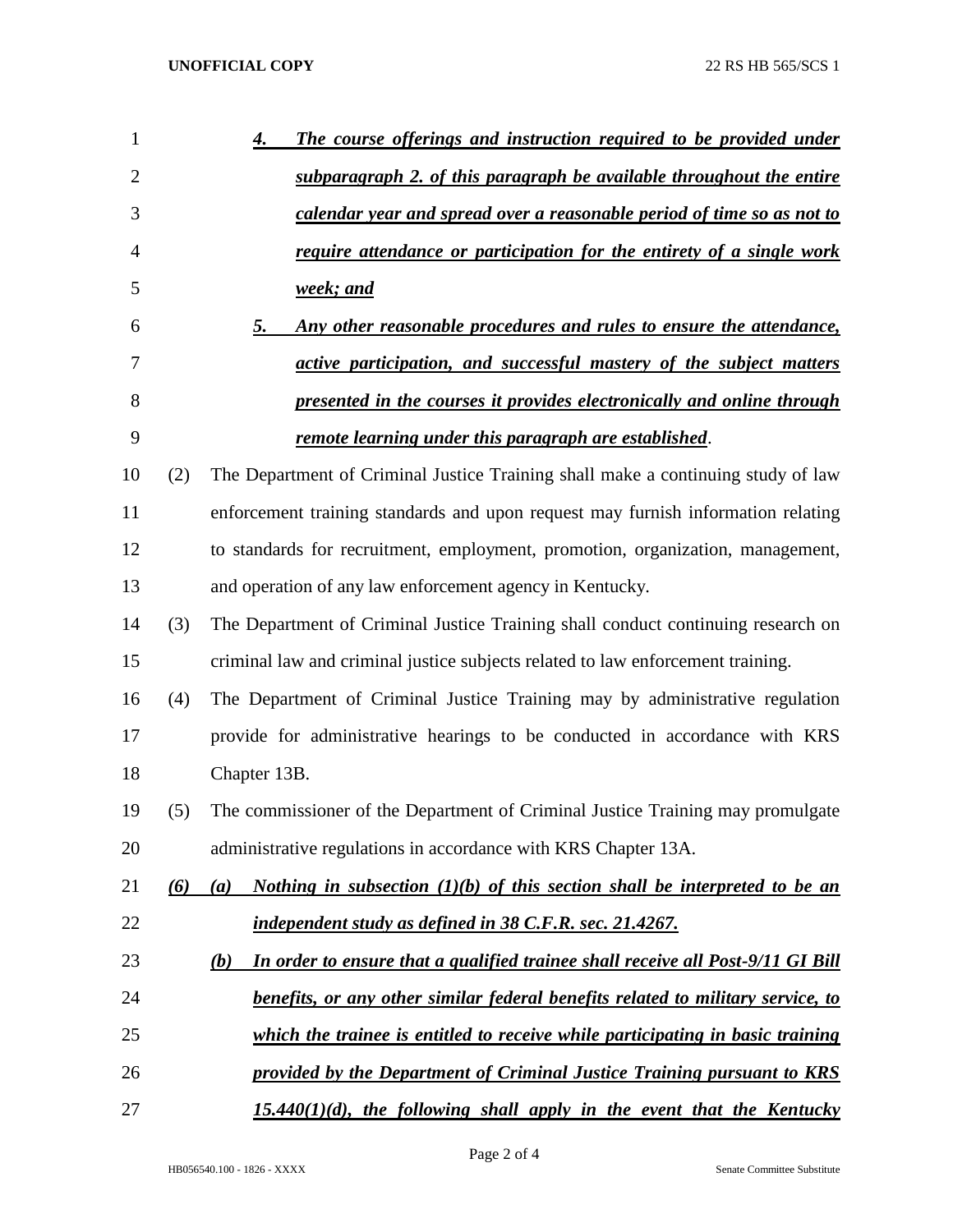| 1              | Approving Agency for Veterans Education within the Kentucky Community          |
|----------------|--------------------------------------------------------------------------------|
| $\overline{2}$ | and Technical College System classifies the training provided pursuant to      |
| 3              | subsection $(1)(b)$ of this section as independent study as defined in 38      |
| $\overline{4}$ | C.F.R. sec. 21.4267:                                                           |
| 5              | <b>The Kentucky Approving Agency for Veterans Education shall seek a</b><br>1. |
| 6              | formal opinion of the United States Department of Veterans Affairs             |
| 7              | <u>regarding its decision to classify the program as independent study;</u>    |
| 8              | 2.<br>If the United States Department of Veterans Affairs will not issue a     |
| 9              | formal opinion or determines or otherwise agrees that the program              |
| 10             | qualifies as independent study under federal regulations, the                  |
| 11             | Department of Criminal Justice Training shall make available in-               |
| 12             | person course instruction to those who receive Post-9/11 GI Bill               |
| 13             | <u>benefits, or any other similar federal benefits related to military</u>     |
| 14             | service, as long as this offering meets criteria established under             |
| 15             | <u>federal laws and regulations, provided that the Department of</u>           |
| 16             | <b>Criminal Justice Training and Kentucky Approving Agency for</b>             |
| 17             | Veterans Education seeks a formal opinion of the United States                 |
| 18             | <b>Department of Veterans Affairs regarding any criteria that is relied</b>    |
| 19             | <i>upon to attempt to disqualify the agency;</i>                               |
| 20             | If the Department of Criminal Justice Training cannot provide in-<br>3.        |
| 21             | person instruction as provided in subparagraph 2, of this paragraph            |
| 22             | because of a final determination that the trainee would be disqualified        |
| 23             | from receiving benefits during his or her participation in the program,        |
| 24             | the Department of Criminal Justice Training shall cause to be paid to          |
| 25             | the trainee an amount equal to the benefits the trainee would have             |
| 26             | received under the Post-9/11 GI Bill benefits or any other similar             |
| 27             | federal benefits related to military service had the program or                |